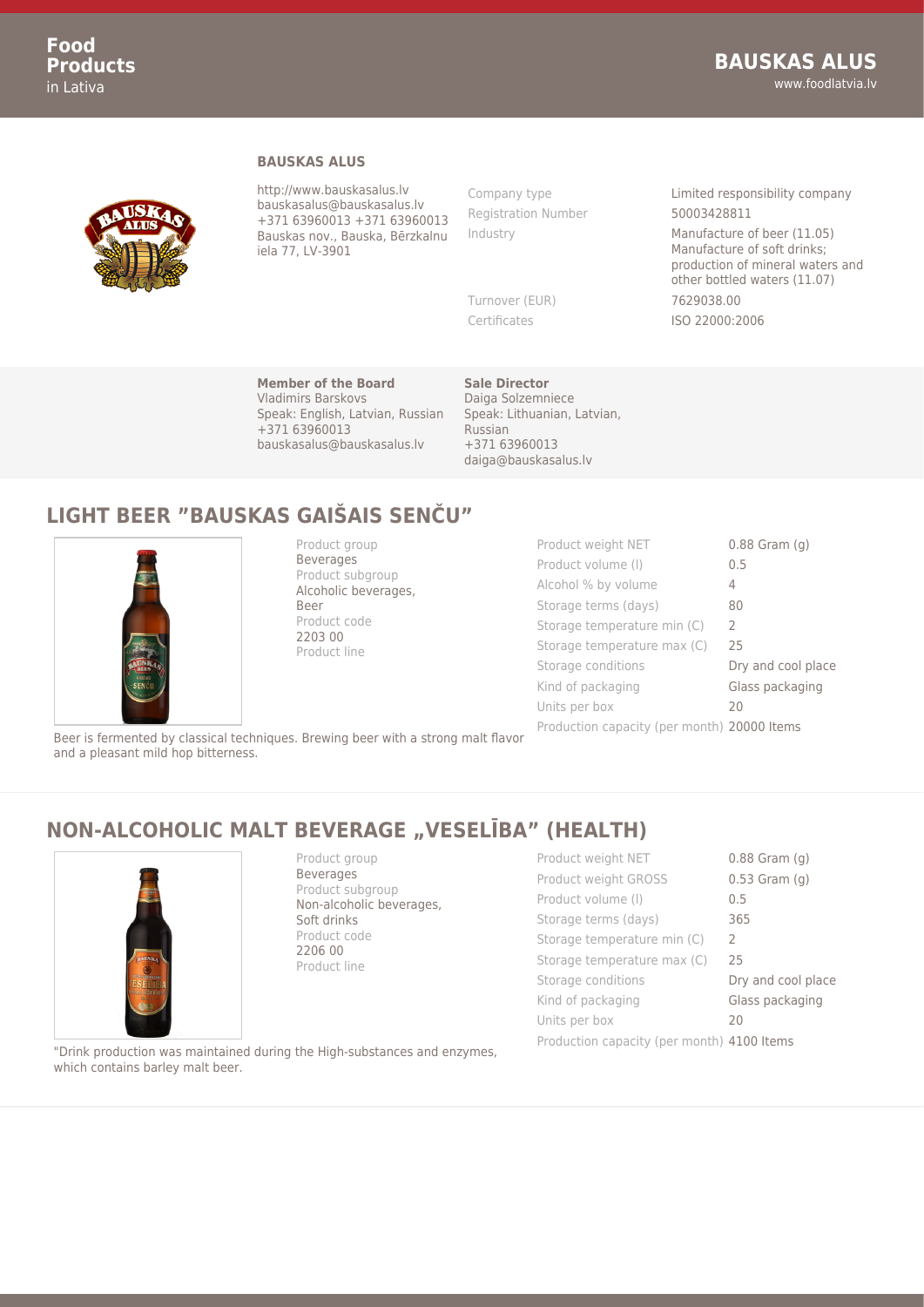### **NON-ALCOHOLIC MALT BEVERAGE "PORTERIS"**



Product group Beverages Product subgroup Non-alcoholic beverages, Soft drinks Product code 2208 Product line

| Product weight NET                         | $0.87$ Gram $(g)$  |
|--------------------------------------------|--------------------|
| Product weight GROSS                       | $0.52$ Gram $(g)$  |
| Storage terms (days)                       | 365                |
| Storage temperature min (C)                | $\mathcal{L}$      |
| Storage temperature max (C)                | 25                 |
| Storage conditions                         | Dry and cool place |
| Kind of packaging                          | Glass packaging    |
| Units per box                              | 20                 |
| Production capacity (per month) 4100 Items |                    |
|                                            |                    |

"Drink production was maintained during the High-substances and enzymes, which contains barley malt beer.

#### **BAUSKAS "KVASS"**



Product group Beverages Product subgroup Non-alcoholic beverages, Soft drinks Product code 2206 00 Product line

Produced according to the traditional kvass production technology.

| Product weight NET                         | $0.87$ Gram $(q)$  |
|--------------------------------------------|--------------------|
| Product weight GROSS                       | $0.52$ Gram $(g)$  |
| Product volume (I)                         | 0.5                |
| Storage terms (days)                       | 180                |
| Storage temperature min (C)                | $\mathcal{L}$      |
| Storage temperature max (C)                | 25                 |
| Storage conditions                         | Dry and cool place |
| Kind of packaging                          | Glass packaging    |
| Units per box                              | 20                 |
| Production capacity (per month) 1500 Items |                    |

### **DARK BEER "BAUSKAS TUMŠAIS SPECIĀLAIS"**



Product group Beverages Product subgroup Alcoholic beverages, Beer Product code 2203 00 Product line

| Product weight GROSS                       | 0.88            |
|--------------------------------------------|-----------------|
| Product volume (I)                         | 0.5             |
| Alcohol % by volume                        | 5.5             |
| Storage terms (days)                       | 100             |
| Storage temperature min (C)                | $\mathcal{L}$   |
| Storage temperature max (C)                | 25              |
| Storage conditions                         | Cool place      |
| Kind of packaging                          | Glass packaging |
| Units per box                              | 20              |
| Production capacity (per month) 8000 Items |                 |

Beer is fermented by classical techniques. Specialty hop aroma and a dark beer, beverage technology is characterized by easily enjoy a pecific flavor.